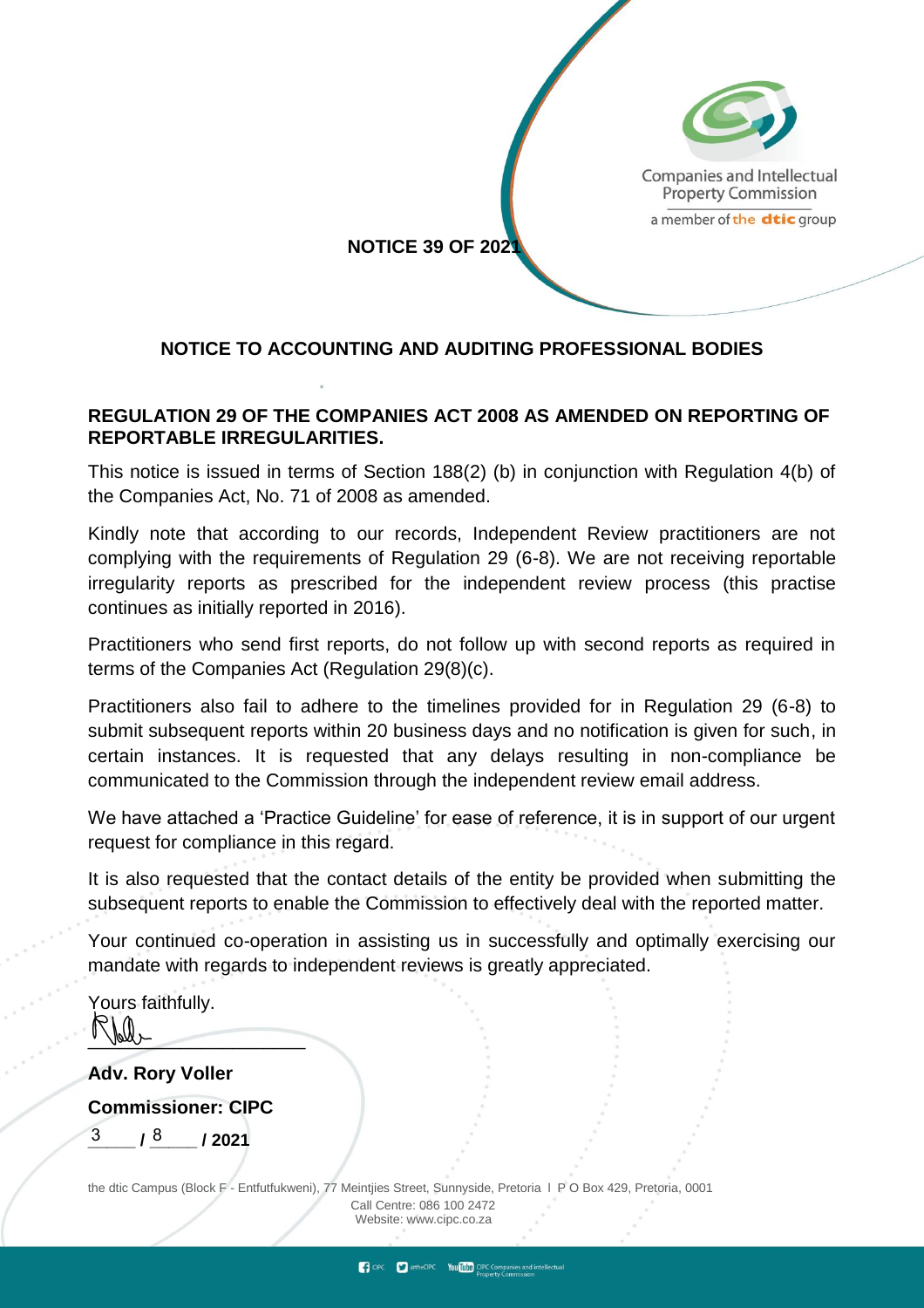## **PRACTICE GUIDELINES FOR THE INDEPENDENT REVIEW PROCESSES**

# **AN OUTLINE OF THE PROCESS TO BE FOLLOWED BY THE PROFESSIONAL BODIES IN THE ACCOUNTING AND AUDITING SECTOR AND THE INDEPENDENT REVIEW PRACTITIONERS RELATIVE TO THE EXERCISE OF INDEPENDENT REVIEW OF ANNUAL FINANCIAL STATEMENTS**

The Independent Review of Annual Financial Statements (AFS) is dealt with by Regulation 29 of the Companies Regulations, 2011.

**`Independent reviewer' (IR)**, means a person referred to in Regulation 29 (4) and who has been appointed to perform an independent review under this regulation.

**`Reportable Irregularity'** (RI) means any act or omission committed by any person responsible for the management of a company- (please cite the source of this definition, e.g. Auditors Profession Act, or Companies Act, etc.)

- (1) Unlawfully has caused or is likely to cause material financial loss to any member, shareholder, creditor or investor of the company in respect of his, her or its dealing with that entity, or
- (2) Is fraudulent or amounts to theft; or
- (3) Causes or has caused the company to trade under insolvent circumstances.

The professional bodies that govern and administer the Independent Reviewers, which is specifically recognized under Section 60 of the Close Corporations Act, 1984 are:

- 1. SAICA- SA Institute of Chartered Accountants
- 2. SAIPA- SA Institute of Professional Accountants
- 3. SAIBA- SA Institutes of Business Accountants
- 4. ACCA- Association of Chartered Certified Accountants
- 5. CIMA- Chartered Institute of Management Accountants
- **6. SAIGA- SA Institute of Government Auditors (Not exercising IR currently)**
- 7. IAC- Institute of Accounting and Commerce
- 8. CGISA- Chartered Governance Institute of Southern Africa
- **9. IRBA- Independent Regulatory Board for Auditors (Excluded for purpose of IR)**

### 1. **Information required to be contained in a report from an IR practitioner**

a. With regards to the IR's report to the Commission, the RI must be set out clearly and concisely, with the relevant alleged contravention of the Companies Act being stated; that is, the actual section of the Act.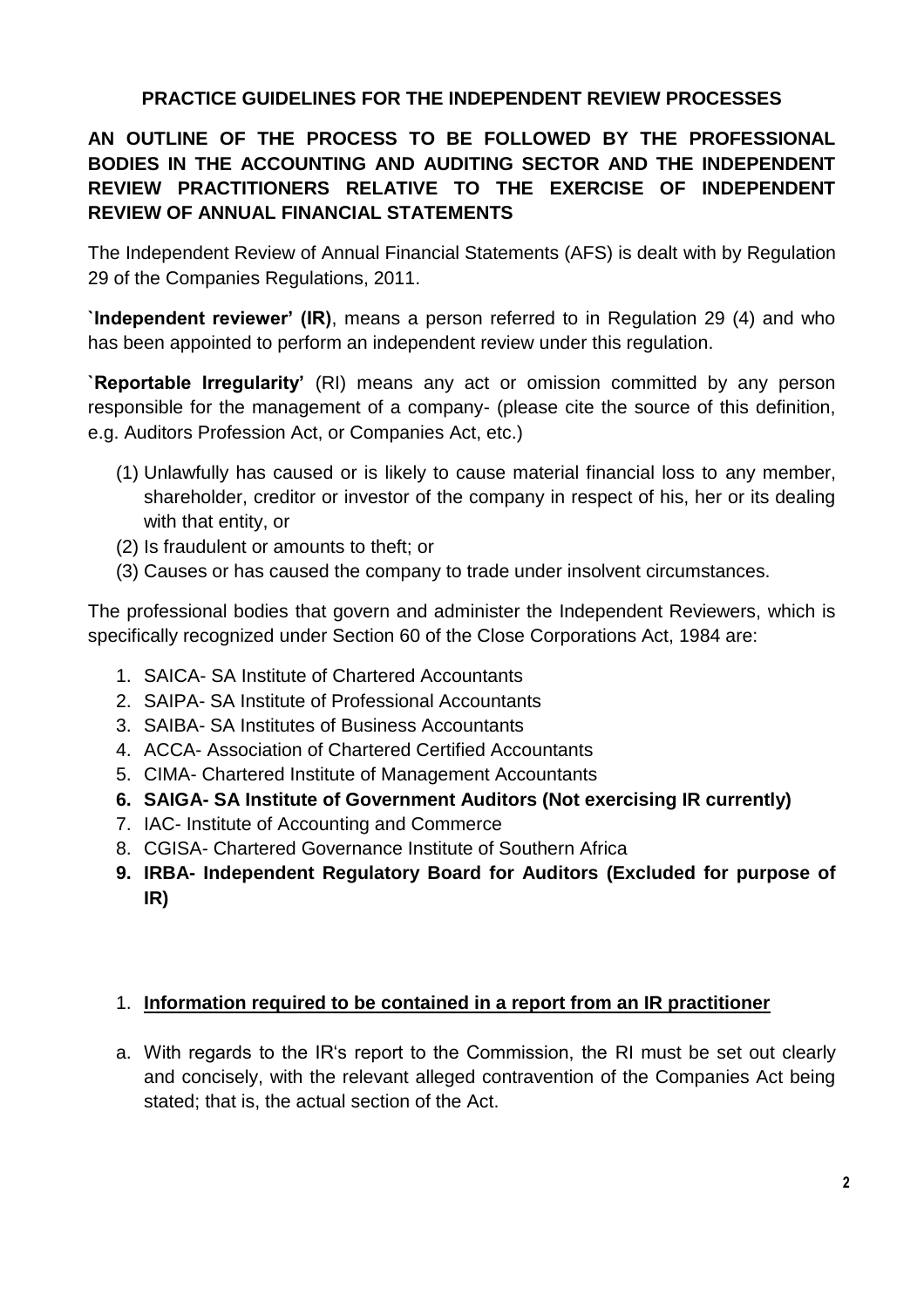- b. Proof of communication to the management of the said company must also be included with the report.
- c. Contact details, such as a reference person (director or manager), telephone numbers, e-mail addresses, and/or postal addresses must also be included in the  $(2<sup>nd</sup>)$  report, if a reportable irregularity is still continuing.

## 2. **Regulation 29(6-8) sets out in detail the process that the IR practitioner must follow when reporting an irregularity**

- *(6)(a) An independent reviewer of a company that is satisfied or has reason to believe that a reportable irregularity has taken place or is taking place in respect of that company must, without delay, send a written report to the Commission (First/Initial report).*
- *(b) The report must give particulars of the reportable irregularity referred to in paragraph (a) and must include such other information and particulars as the independent reviewer considers appropriate.*
- *(7)(a) The independent reviewer must within three business days of sending the report to the Commission notify the members of the board of the company in writing of the sending of the report referred to in subregulation (6) and the provisions of this regulation.*
- *(b) A copy of the report to the Commission must accompany the Notice.*
- *(8) The independent reviewer must as soon as reasonably possible but not later than 20 business days from the date on which the report referred to in subregulation (6) was sent to the Commission*
	- *a) take all reasonable measures to discuss the report referred to in subregulation (6) with the members of the board of the company;*
	- *b) afford the members of the board of the company an opportunity to make representations in respect of the report; and*
	- *c) send another report to the Commission (second/subsequent report), which report must include-*
		- *I. a statement that the independent reviewer is of the opinion that- (aa) no reportable irregularity has taken place or is taking place; or (bb) the suspected reportable irregularity is no longer taking place and that adequate steps have been taken for the prevention or recovery of any loss as a result thereof, if relevant; or*
			- *(cc) the reportable irregularity is continuing; and*
		- *II. detailed particulars and information supporting the statement*
- 3. Regulation 29 (12) states **`Every profession recognized by the Minister under Section 60 of the Close Corporations Act, 1984, whose members are entitled to perform an independent review as contemplated in subregulation (4)(b)(ii), must annually file a report with the Commission demonstrating that-**